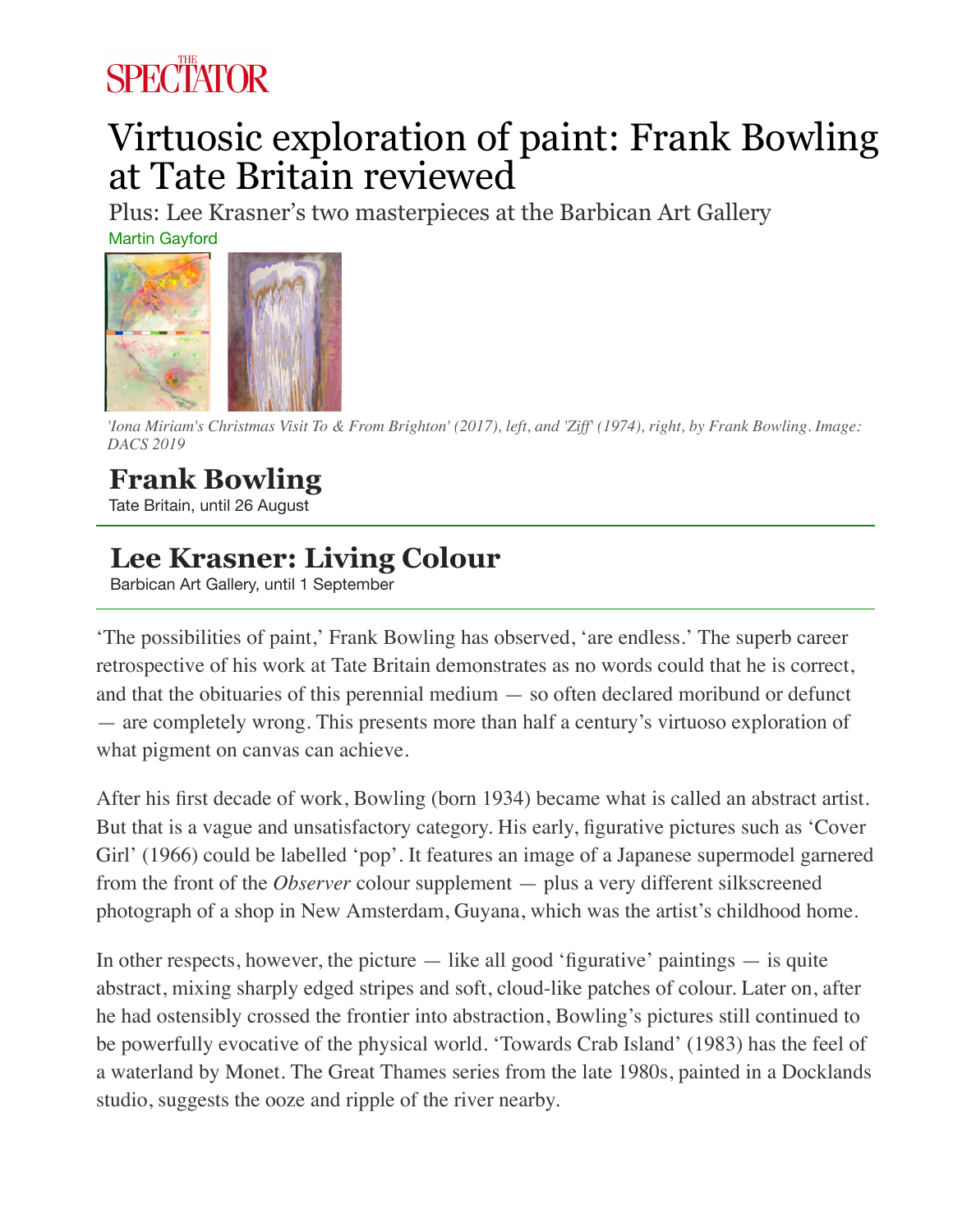The ten-foot high multi-hued waterfall of 'Aston's Plunge' (2011) has something of the sublimity of a late Turner (though in a much funkier vein). Bowling is aware of his great predecessors. He has talked about the challenge of working in London, 'Turner's town'. A touch of Constable is visible too, side by side with Mondrian and Jackson Pollock.

Pairing the Bowling show with *Van Gogh in Britain*, downstairs at Tate Britain, is unexpectedly apt. Of course, the Dutch master made the journey from the cool north to the hot colourful south and dreamed of going further, to the tropics. Bowling journeyed in the opposite direction, sailing from what was then British Guiana to Britain, where he arrived in 1953.

What makes his trajectory unique, however, is that he then moved on to the New York of Andy Warhol and Barnett Newman. I can't think of another artist who has inhabited all three of these environments: Caribbean heat, foggy London and modernist Manhattan. Bowling's majestic 'map' paintings from around 1970, in which the outlines of the continents of Africa and South America emerge faintly from sumptuous oceans of colour, perhaps hint at his personal Odyssey.

Another link with Van Gogh is that both he and Bowling are enthralled by the possibilities of paint: the rich glutinous substance itself in all its variations of thickness and thinness, transparency and opacity. At various times Bowling has — in addition to applying the stuff in a conventional manner with a brush — thrown it, flicked it like sea spray, and used it to stain his surfaces in translucent veils. The zinging red, blue and yellow of 'Tony's Anvil' (1975), gyrating wildly like the graph of an earthquake, were produced by controlled pouring.

Master though he clearly is, Bowling has been neglected for prolonged periods. The work of Lee Krasner, another important, long-overlooked abstract painter, is on show at the Barbican. In both cases, vagaries of art fashion have been partly to blame. Bowling turned to abstract painting just as it was going out of style. Krasner (1908–84) found herself as a gestural abstract expressionist exactly when that idiom was being replaced.

Krasner was probably both helped and hindered by being married to Jackson Pollock, one of the greatest innovators in 20th-century painting. When they met, she was the more senior artist. But it was Pollock who made the inspired leap into abstract expressionism: his flying pigment free, rhythmic and pulsing all over the canvas. It took Krasner ten years to assimilate this revolution. She described how she was completely blocked, unable to produce anything but 'grey slabs'. When she did break through, it was by first physically cutting up her own work, then recycling it in the form of collage — thus forcing looseness and freedom on herself.